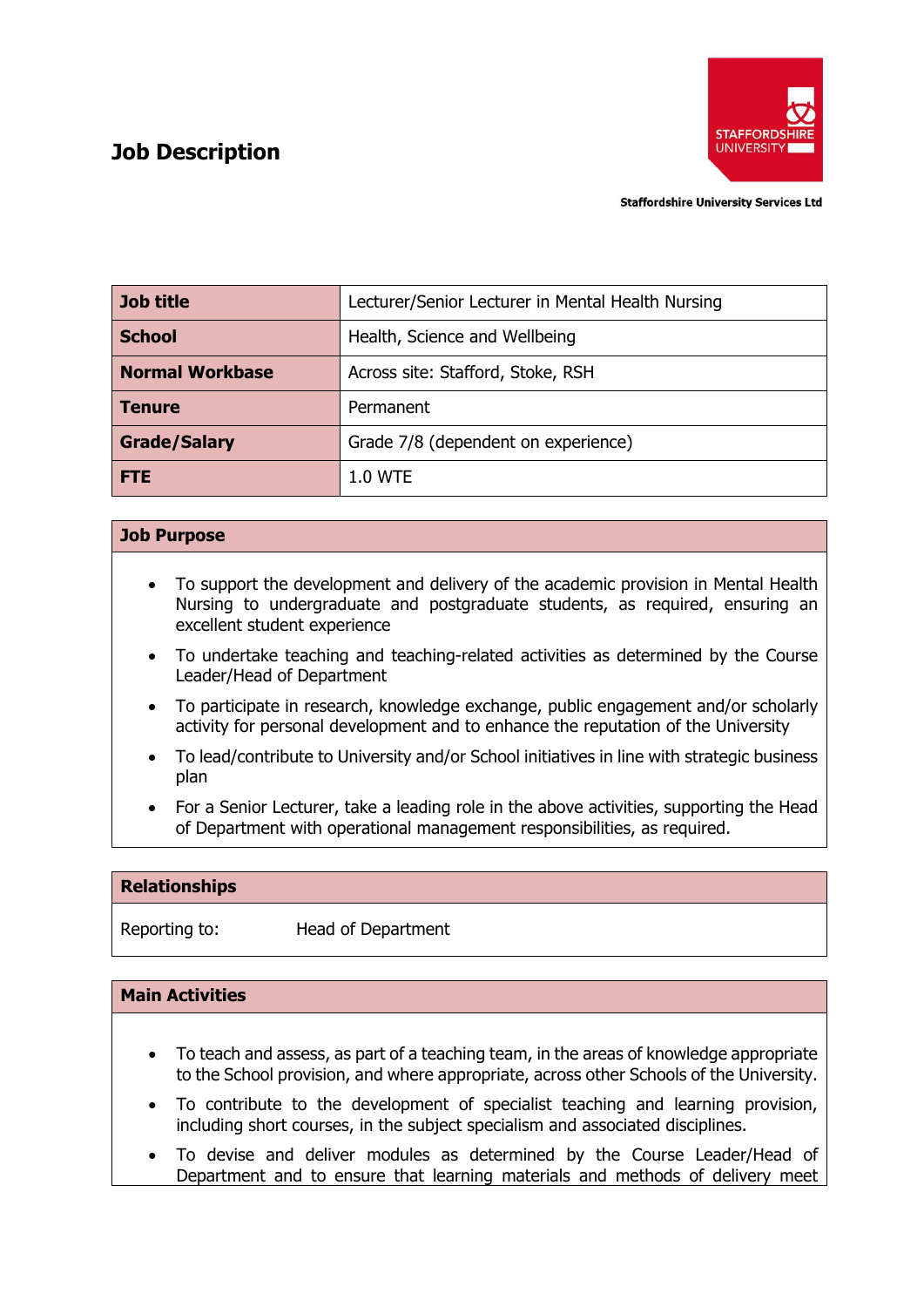defined learning objectives.

- To enhance the quality of teaching provision and programme development, drawing on leading practices from the HE and other sectors, and building e-learning into the delivery of teaching to students as appropriate.
- To participate with other staff in the development of teaching, learning and assessment strategies.
- To contribute to student support in administrative and pastoral roles, including advice to students on resits and to provide post-results counselling.
- To represent both the course and the School in student recruitment activities, including participation in Clearing activities and in Open Days throughout the year.
- To attend and contribute to School meetings, project teams and working groups in line with strategic initiatives as required
- To contribute to the subject's activities and reputation both internally and externally
- To exercise a high standard of advanced scholarship activity both personally and as a member of a team, working with colleagues to develop an inclusive, team-orientated approach to such activities.
- To enhance the School's ability to engage with industrial and external partner contacts through effective networking to build relationships for future activities.
- To pursue enterprise and research activities which enhance the external revenue of the School and to deliver various forms of consultancy and other services as determined by the Head of Department.
- To support and participate in the development of a strong research profile (where appropriate) for the discipline through personal research or support for research active individuals.
- To maintain and develop areas of expertise under the general guidance and oversight of the Head of Department.
- To undertake both general Health & Safety responsibilities in accordance with the University's Health & Safety Policy and in addition, to provide such supervision as is necessary to ensure the health and safety of all students.
- To undertake appropriate professional development and mandatory training activities as identified or required (See Professional Development section).
- To undertake other such responsibilities as may reasonably be required by the Head of Department and/or Dean of School.

#### **Specific responsibilities of a Lecturer:**

• To undertake operational responsibilities associated with the delivery of academic provision, including the leadership of modules/small courses, as directed by the Head of Department.

#### **Specific responsibilities of a Senior Lecturer:**

• To be responsible for the development, design, delivery and leadership of modules at various levels, including assessment methods, ensuring that the learning materials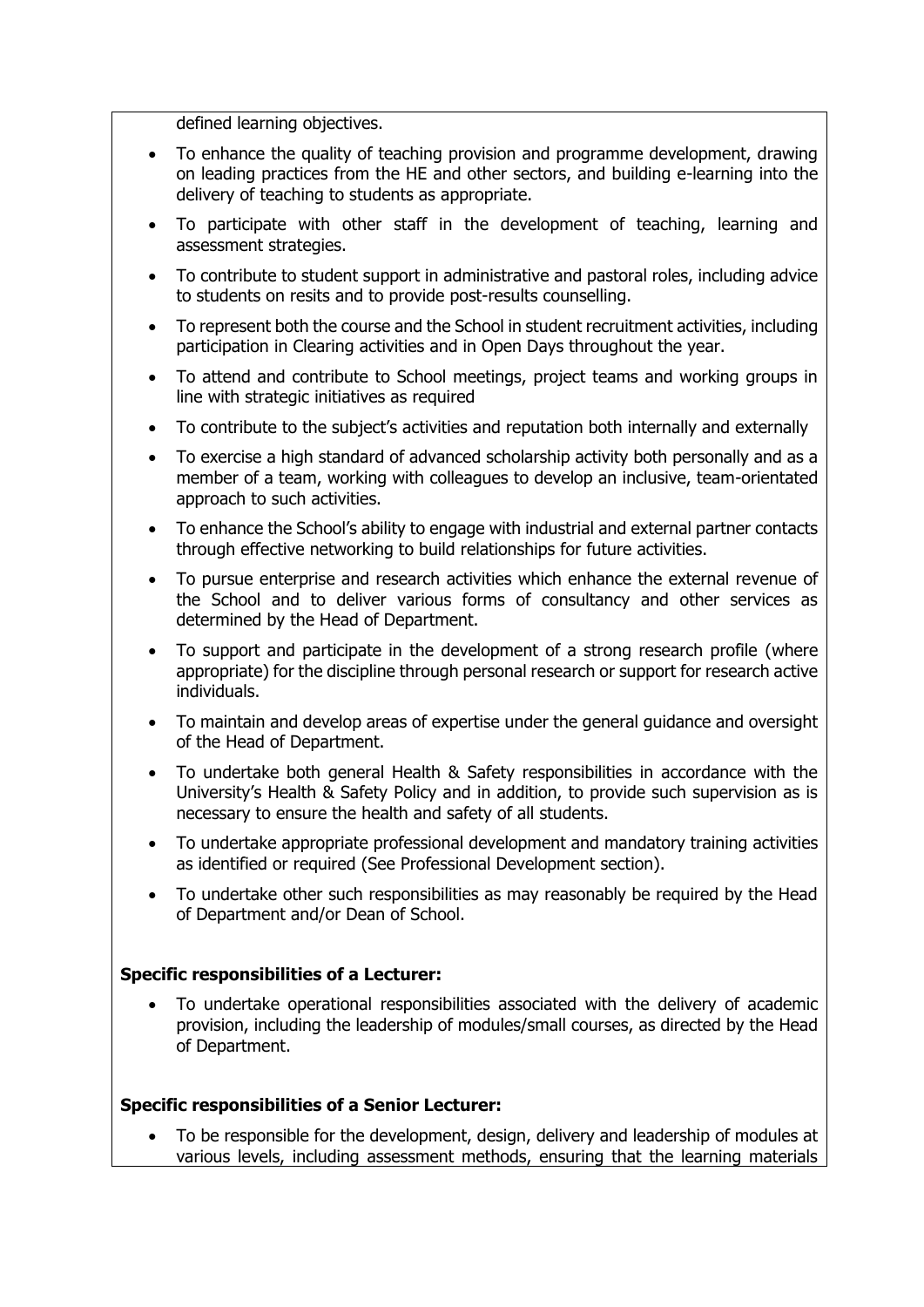and methods of delivery meet defined learning objectives.

- To be responsible for course leadership within own area of academic/subject expertise and to set the strategic agenda for the award in the context of the School's objectives and the University strategic plan
- To undertake operational management and/or academic leadership responsibilities such as leading the development and management of one or more courses and the management of the students on the course(s); undertaking administrative responsibilities as allocated (e.g. level tutor); making an important contribution to the accreditation of courses and quality control processes; playing a key role in validations, liaising with accreditation bodies as necessary.
- To make an important contribution to curriculum development and new course development, leading where required
- To take on responsibilities (leading small projects where appropriate), in relation to University led and/or School strategic initiatives including areas such as commercial income generation activity; student recruitment and retention; partnership development; development of flexible and work-based learning provision; development of widening participation activities.
- To support the Head of Department in the effective day to day operation of the allocated academic area.
- To conduct appraisals in the subject team as directed by the Head of Department, to set workloads and to allocate team responsibilities for the course
- To act as a mentor to colleagues and to support the development of less experienced colleagues as appropriate.

The above represents the range of activities, which could typically be expected of an academic member of staff in the University, which is neither prescriptive nor exhaustive.

# **Special Conditions**

The post is subject to the individual maintaining registration with the relevant professional body and to compliance with appropriate codes of professional practice. You are expected to maintain standards of behaviour and appearance compatible with the compatible with the execution of clinical work, with the expectations of Health/Social Service employers and the general public.

The postholder will be required to travel and represent the University in the UK and Overseas as required.

There will be a need for the postholder to work occasional weekends to cover marketing and recruitment activities.

There will be a need for flexible working practices by the role-holder to support different forms of delivery such as distance and accelerated learning. In addition, the role holder may be required to undertake their role off site, which may include overnight stays either in the UK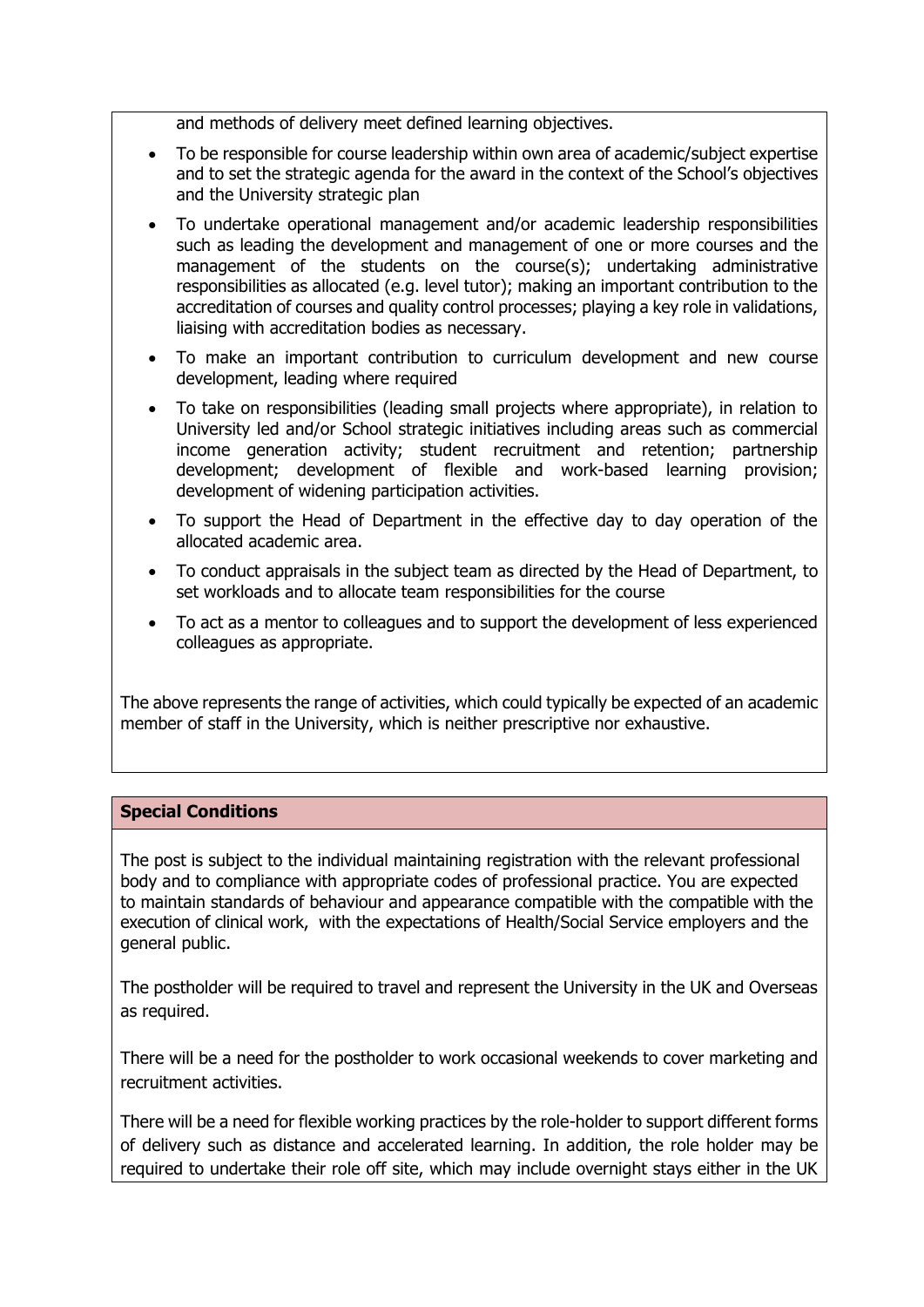or abroad.

#### **External Activities**

External activities for example membership of professional bodies, external examiner roles and journal editorial work which enhance the work of the post holder are encouraged within the overall provisions of the exclusivity of the service arrangements to which the post holder is subject. Additionally, the Institution expects employees to take a cross University role e.g., through membership of Committees and Working Parties.

#### **Professional Development**

The University is keen to support staff in achieving high standards of pedagogy in order to facilitate effective student learning. All newly appointed full-time and fractional contracted members of academic staff who have less than three years teaching experience and do not have the equivalent qualification from another University, are required to undertake and complete the most appropriate route from either the Academic Professional Apprenticeship (APA), Post Graduate Certificate in Higher and Professional Education (PgCHPE) or Post Graduate Diploma in Professional Education in Healthcare (PgDPEH). This must be commenced within 24 months of appointment as a condition of their employment with Staffordshire University. If you are shortlisted, the chair of the interview panel will explain this further.

All members of academic staff will be expected to achieve Fellowship of the HEA within an agreed timescale after commencement.

#### **Research and Scholarly Activity**

The duties of lecturing posts include participation in appropriate research and scholarly activity indicated in the research policy of the University. The extent of involvement in research and scholarly activity may vary with the balance between teaching, administration and research appropriate to particular posts. This will be determined by your Dean of School, in consultation with you, and will be reviewed regularly through the staff appraisal system. While research and scholarly activity will often take place throughout the year and be integrated into the overall pattern of activities, it is envisaged that the periods of the year outside normal teaching weeks and the holiday entitlement will primarily be devoted to research and scholarly activity.

Where new staff can demonstrate a strong research background and a profile, which indicates potential to achieve research excellence consideration will be given to allocation of appropriate protected research time during the normal workload allocation cycle.